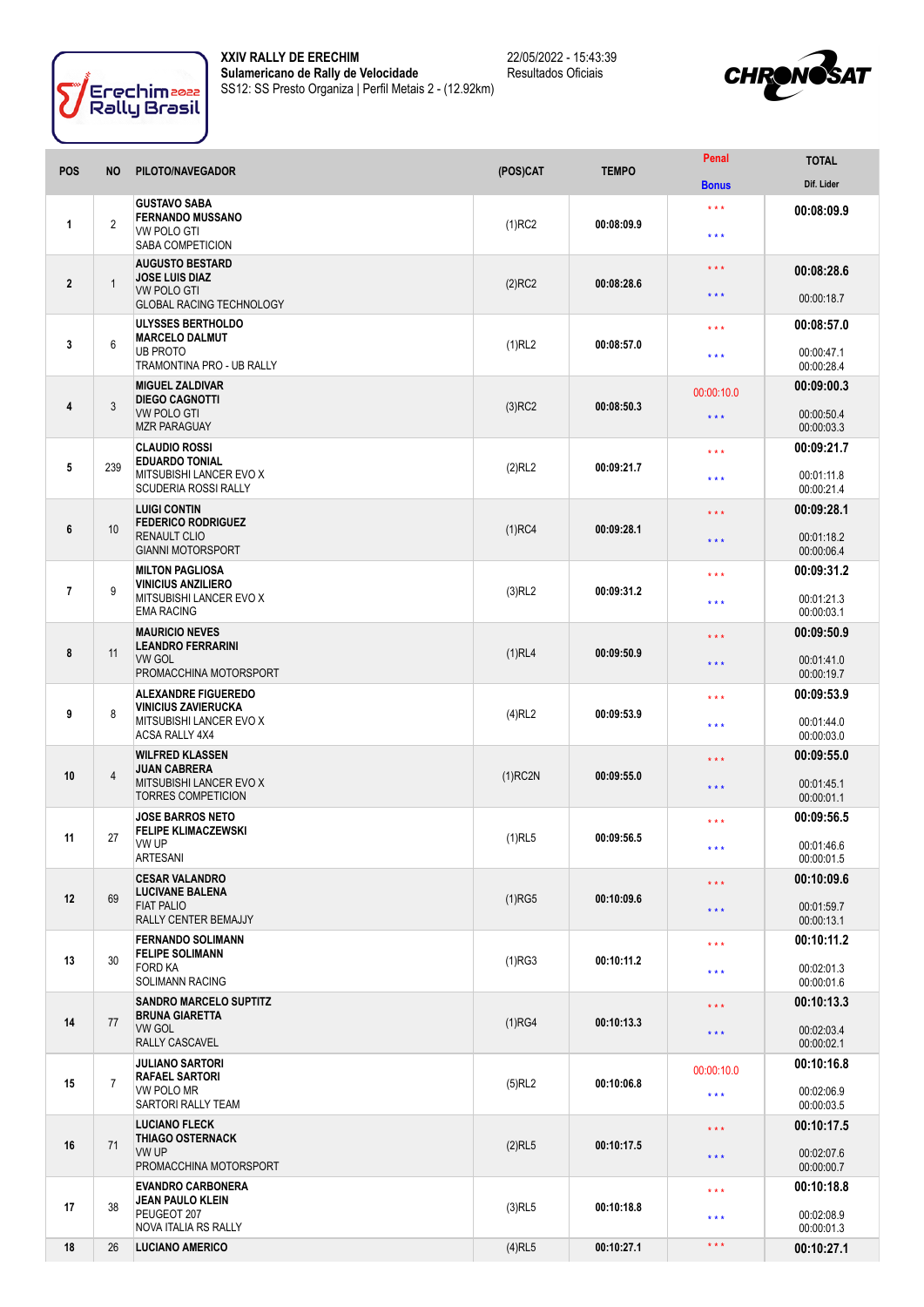|           |     | PIERO SOUZA BAIOCCHI<br>PEUGEOT 206<br><b>RTONE</b>                                                        |           |                   | $\star \star \star$     | 00:02:17.2<br>00:00:08.3 |
|-----------|-----|------------------------------------------------------------------------------------------------------------|-----------|-------------------|-------------------------|--------------------------|
|           |     | RAFAEL CABELLO                                                                                             |           |                   | $\star \star \star$     | 00:10:30.0               |
| 19        | 217 | <b>RAFAEL KARPINSKI</b><br><b>VW GOL</b><br>AFA NO RALLY GAUCHO                                            | (2)RG5    | 00:10:30.0        | $\star \star \star$     | 00:02:20.1<br>00:00:02.9 |
|           |     | <b>TIAGO KLIMACZEWSKI</b>                                                                                  |           |                   | $\star \star \star$     | 00:10:34.0               |
| 20        | 28  | <b>JOSIANE KLIMACZEWSKI</b><br><b>FIAT PALIO</b><br>PANAMBI RALLY TEAM                                     | $(3)$ RG5 | 00:10:34.0        | $\star \star \star$     | 00:02:24.1<br>00:00:04.0 |
|           |     | <b>LUIS AFONSO TEDESCO</b><br><b>SIDNEI BROERING</b>                                                       |           |                   | $\star \star \star$     | 00:10:42.0               |
| 21        | 80  | <b>FIAT PALIO</b><br><b>TEDRACING SPORT</b>                                                                | $(2)$ RC4 | 00:10:42.0        | $***$                   | 00:02:32.1<br>00:00:08.0 |
|           |     | <b>MARCOS DEBIEN</b><br><b>LEONARDO CARBONERA</b>                                                          |           |                   | $\star \star \star$     | 00:11:00.6               |
| 22        | 33  | VW UP<br>PROMACCHINA MOTORSPORT                                                                            | $(5)$ RL5 | 00:11:00.6        | $\star \star \star$     | 00:02:50.7<br>00:00:18.6 |
|           |     | <b>FELIPE KRINDGES</b><br><b>IGOR MARCANTI</b>                                                             |           |                   | $\star \star \star$     | 00:11:31.4               |
| 23        | 47  | VW GOL<br>AFA NO RALLY GAUCHO                                                                              | (2)RG3    | 00:11:31.4        | $***$                   | 00:03:21.5<br>00:00:30.8 |
|           |     | <b>LUCIANO CASSOL</b><br><b>MARLON ZILL</b>                                                                |           |                   | $\star$ $\star$ $\star$ | 00:11:51.8               |
| 24        | 95  | <b>FIAT PUNTO</b><br><b>SCORPUS RALLY</b>                                                                  | (3)RG3    | 00:11:51.8        | $\star \star \star$     | 00:03:41.9<br>00:00:20.4 |
|           |     | <b>ELTON BORGES</b><br><b>EDIVAN FELIPE E</b>                                                              |           |                   | * * *                   | 00:11:54.0               |
| 25        | 37  | VW GOL<br><b>ACER RALLY</b>                                                                                | (4)RG3    | 00:11:54.0        | $\star \star \star$     | 00:03:44.1<br>00:00:02.2 |
|           |     | <b>LUIS EDUARDO STEDILE</b><br><b>CARLOS ENRIQUE LAMBERT MOR</b><br><b>RENAULT CLIO</b><br><b>UB RALLY</b> | $(3)$ RC4 |                   | $\star \star \star$     | 00:12:00.5               |
| 26        | 18  |                                                                                                            |           | 00:12:00.5        | $\star \star \star$     | 00:03:50.6<br>00:00:06.5 |
|           |     | <b>CARLOS ALBERTO CATIVELLI</b><br><b>TOMAS GABRIEL ALVAREZ</b><br>VW GOL<br>CHIAVAZZA RALLY TEAM          |           | 00:12:39.4        | $\star \star \star$     | 00:12:39.4               |
| 27        | 15  |                                                                                                            | $(4)$ RC4 |                   | $\star \star \star$     | 00:04:29.5<br>00:00:38.9 |
|           |     | <b>CESAR PEDOTTI</b><br><b>MARTIN RODRIGUEZ</b>                                                            |           |                   | $\star \star \star$     | $***$                    |
| <b>NL</b> | 5   | MITSUBISHI LANCER EVO X<br>POCHI RALLY TEAM                                                                | (NL)RC2N  | $\star\star\star$ | $\star \star \star$     |                          |
| NL.       | 12  | <b>MARTIN TOMAS</b><br><b>JUAN PABLO PERNIGOTTI</b>                                                        | (NL)RC4   | $***$             | $\star \star \star$     | $***$                    |
|           |     | FORD FIESTA<br><b>GTRALLY</b>                                                                              |           |                   | * * *                   |                          |
|           | 14  | <b>RODRIGO FIALHO</b><br><b>RODRIGO ARBIZA</b><br><b>RENAULT CLIO</b>                                      | (NL)RC4   | $***$             | $***$                   | $***$                    |
| NL.       |     |                                                                                                            |           |                   | $***$                   |                          |
|           |     | <b>GIANNI MOTORSPORT</b><br><b>RAUL MARCELO FAGUNDEZ</b>                                                   |           |                   |                         |                          |
| <b>NL</b> | 16  | <b>NESTOR ORTEGA</b>                                                                                       | (NL)RC4   | $\star\star\star$ | $\star \star \star$     | ***                      |
|           |     | PEUGEOT 307<br>RAUL MARCELO FAGUNDEZ                                                                       |           |                   | $***$                   |                          |
|           | 17  | <b>IGNACIO GARDIOL</b><br><b>SEBASTIAN GONZALEZ</b><br><b>RENAULT CLIO</b><br><b>GIANNI MOTORSPORT</b>     | (NL)RC4   | $\star\star\star$ | $\star\star\star$       | $***$                    |
| NL.       |     |                                                                                                            |           |                   | $\star \star \star$     |                          |
|           |     | <b>VICTOR CORREA</b>                                                                                       |           |                   | $\star \star \star$     | $***$                    |
| NL.       | 19  | <b>MAICOL SOUZA</b><br>PEUGEOT 207                                                                         | (NL)RL5   | $\star\star\star$ |                         |                          |
|           |     | UNIFENAS - RT1                                                                                             |           |                   | $\star \star \star$     |                          |
|           | 20  | <b>CLAUDIO SARGINIESKI</b><br><b>MATEUS JOSE PERIN</b><br>CHEVROLET ONIX<br><b>BOYKA RACING</b>            | (NL)RL5   | $***$             | $\star \star \star$     | $***$                    |
| <b>NL</b> |     |                                                                                                            |           |                   | $\star \star \star$     |                          |
|           |     | <b>VANDERLEI CARMINATTI</b>                                                                                |           |                   | $\star \star \star$     | $***$                    |
| NL        | 21  | <b>MARCO MARINI</b><br>CHEVROLET CELTA<br>RC RACING - PNEUBEST                                             | (NL)RL4   | $***$             | $\star \star \star$     |                          |
|           |     | <b>WENDELL SIMIONI</b>                                                                                     |           |                   | $***$                   | $***$                    |
| <b>NL</b> | 22  | <b>GILSON ROCHA</b><br>PEUGEOT 207<br>BRASCAL - CARAGGIO - LIMESTONE                                       | (NL)RL4   | $\star\star\star$ | $***$                   |                          |
|           | 23  | <b>GUNTER HINKELMANN</b>                                                                                   |           |                   | $***$                   | ***                      |
| NL        |     | <b>ANDRE F MUNIZ ALVES</b><br>RENAULT SANDERO                                                              | (NL)RL4   | $***$             | * * *                   |                          |
| <b>NL</b> | 24  | POMBO 27 RACING<br><b>MAURICIO JAROZESKI</b>                                                               | (NL)RG4   | $\star\star\star$ | $\star$ $\star$ $\star$ | $***$                    |
|           |     |                                                                                                            |           |                   |                         |                          |